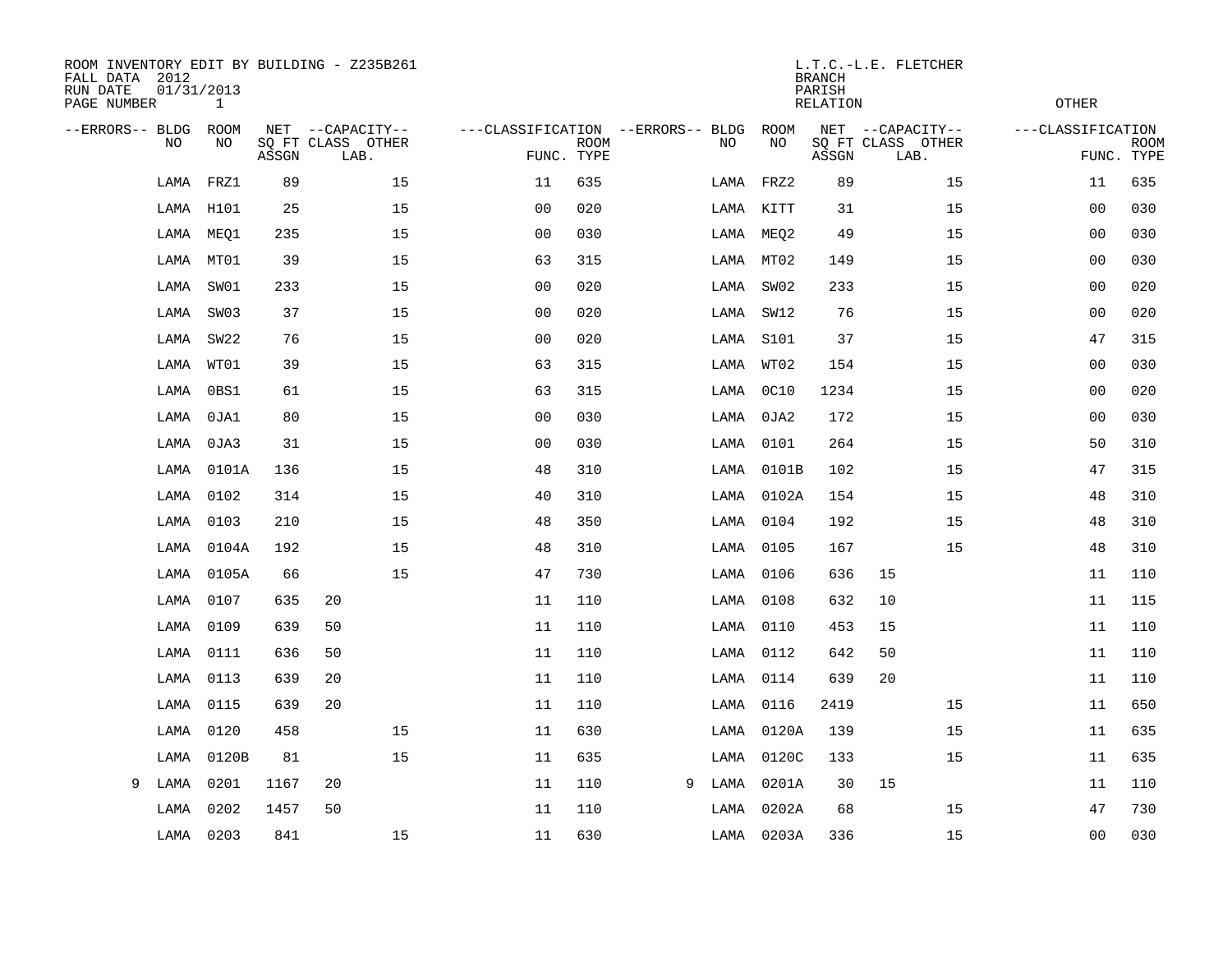| ROOM INVENTORY EDIT BY BUILDING - Z235B261<br>FALL DATA 2012<br>RUN DATE<br>PAGE NUMBER | 01/31/2013 | 2          |       |                                               |              |                                                                       |      |   |           |                                                                                         | L.T.C.-L.E. FLETCHER<br><b>BRANCH</b><br>PARISH<br><b>RELATION</b> |      |                                                                                 | <b>OTHER</b>                                    |      |
|-----------------------------------------------------------------------------------------|------------|------------|-------|-----------------------------------------------|--------------|-----------------------------------------------------------------------|------|---|-----------|-----------------------------------------------------------------------------------------|--------------------------------------------------------------------|------|---------------------------------------------------------------------------------|-------------------------------------------------|------|
| --ERRORS-- BLDG ROOM                                                                    | NO         | NO         | ASSGN | NET --CAPACITY--<br>SQ FT CLASS OTHER<br>LAB. |              | ---CLASSIFICATION --ERRORS-- BLDG ROOM NET --CAPACITY--<br>FUNC. TYPE | ROOM |   | NO        | NO<br>TOTAL NUMBER CLASSROOMS<br>TOTAL NUMBER LABS 210<br>TOTAL NUMBER SPECIAL LABS 220 | SQ FT CLASS OTHER<br>ASSGN                                         | LAB. | TOTAL NET ASSIGN SQ. FT. IN ROOM FILE<br>TOTAL NUMBER COMPUTER CLASSROOMS       | ---CLASSIFICATION<br>FUNC. TYPE<br>15,134<br>12 | ROOM |
|                                                                                         | LAMB       | MT03       | 393   |                                               | 4            | 0 <sup>0</sup>                                                        | 030  |   | LAMB WT03 |                                                                                         | 232                                                                |      | 2                                                                               | 00                                              | 030  |
|                                                                                         | LAMB       | 0301       | 767   | 16                                            |              | 11                                                                    | 110  |   | LAMB      | 0302                                                                                    | 1585                                                               |      | 15                                                                              | 0 <sub>0</sub>                                  | 030  |
|                                                                                         | LAMB       | 0303       | 1585  | 16                                            |              | 11                                                                    | 115  |   | LAMB 0304 | TOTAL NUMBER CLASSROOMS<br>TOTAL NUMBER LABS 210<br>TOTAL NUMBER SPECIAL LABS 220       | 96                                                                 |      | 15<br>TOTAL NET ASSIGN SQ. FT. IN ROOM FILE<br>TOTAL NUMBER COMPUTER CLASSROOMS | 48<br>2,448<br>$\mathbf{1}$                     | 310  |
|                                                                                         |            | LEAH AHCOS | 312   |                                               | 15           | 11                                                                    | 350  |   | LEAH AH01 |                                                                                         | 636                                                                | 15   |                                                                                 | 11                                              | 110  |
|                                                                                         |            | LEAH AH02  | 636   | 15                                            |              | 11                                                                    | 110  | 9 | LEAH AH03 |                                                                                         | 951                                                                | 15   |                                                                                 | 11                                              | 110  |
|                                                                                         |            | LEAH AH04  | 603   | 18                                            |              | 11                                                                    | 110  |   | LEAH AH05 |                                                                                         | 312                                                                |      | 10                                                                              | 11                                              | 350  |
|                                                                                         |            | LEAH CLION | 312   |                                               | 15           | 11                                                                    | 350  |   | LEAH CONF |                                                                                         | 330                                                                |      | 15                                                                              | 61                                              | 350  |
|                                                                                         |            | LEAH CPY1  | 45    |                                               | 15           | 62                                                                    | 310  |   | LEAH ELC1 |                                                                                         | 65                                                                 |      | 15                                                                              | 00                                              | 030  |
|                                                                                         | LEAH       | HALL       | 2623  |                                               | 15           | 0 <sub>0</sub>                                                        | 020  |   | LEAH KITC |                                                                                         | 121                                                                |      | 15                                                                              | 65                                              | 315  |
| 9                                                                                       | LEAH       | LAB0       | 732   |                                               | 24           | 11                                                                    | 610  |   | LEAH MECH |                                                                                         | 260                                                                |      | 15                                                                              | 00                                              | 030  |
|                                                                                         |            | LEAH MFT1  | 43    |                                               | $\mathbf{1}$ | 63                                                                    | 315  |   | LEAH MT01 |                                                                                         | 225                                                                |      | 2                                                                               | 00                                              | 030  |
|                                                                                         | LEAH       | OFFIA      | 103   |                                               | 15           | 46                                                                    | 310  |   |           | LEAH OFFIB                                                                              | 289                                                                |      | 15                                                                              | 46                                              | 310  |
|                                                                                         | LEAH       | OFFIC      | 120   |                                               | 15           | 11                                                                    | 310  |   |           | LEAH OFFID                                                                              | 108                                                                |      | 15                                                                              | 11                                              | 310  |
|                                                                                         | LEAH       | OFFIE      | 151   |                                               | 15           | 11                                                                    | 310  |   |           | LEAH OFFIF                                                                              | 145                                                                |      | 15                                                                              | 11                                              | 310  |
|                                                                                         |            | LEAH RECP  | 302   |                                               | 15           | 61                                                                    | 310  |   | LEAH SERV |                                                                                         | 240                                                                |      | 15                                                                              | 00                                              | 030  |
|                                                                                         | LEAH       | STOR1      | 115   |                                               | 15           | 0 <sub>0</sub>                                                        | 020  |   |           | LEAH STOR2                                                                              | 384                                                                |      | 15                                                                              | 0 <sub>0</sub>                                  | 020  |
|                                                                                         |            | LEAH STUD  | 873   |                                               | 15           | 11                                                                    | 650  |   | LEAH SUPL |                                                                                         | 263                                                                |      | 15                                                                              | 46                                              | 315  |
|                                                                                         | LEAH       | TEL1       | 58    |                                               | 15           | 74                                                                    | 315  |   | LEAH VEST |                                                                                         | 55                                                                 |      | 15                                                                              | 00                                              | 020  |
|                                                                                         |            | LEAH WFT1  | 43    |                                               | $\mathbf{1}$ | 63                                                                    | 315  |   | LEAH WT01 |                                                                                         | 201                                                                |      | 3                                                                               | 0 <sub>0</sub>                                  | 030  |
|                                                                                         |            | LEAH 40179 | 43    |                                               | 15           | 00                                                                    | 010  |   |           |                                                                                         |                                                                    |      | TOTAL NET ASSIGN SQ. FT. IN ROOM FILE                                           | 7,488                                           |      |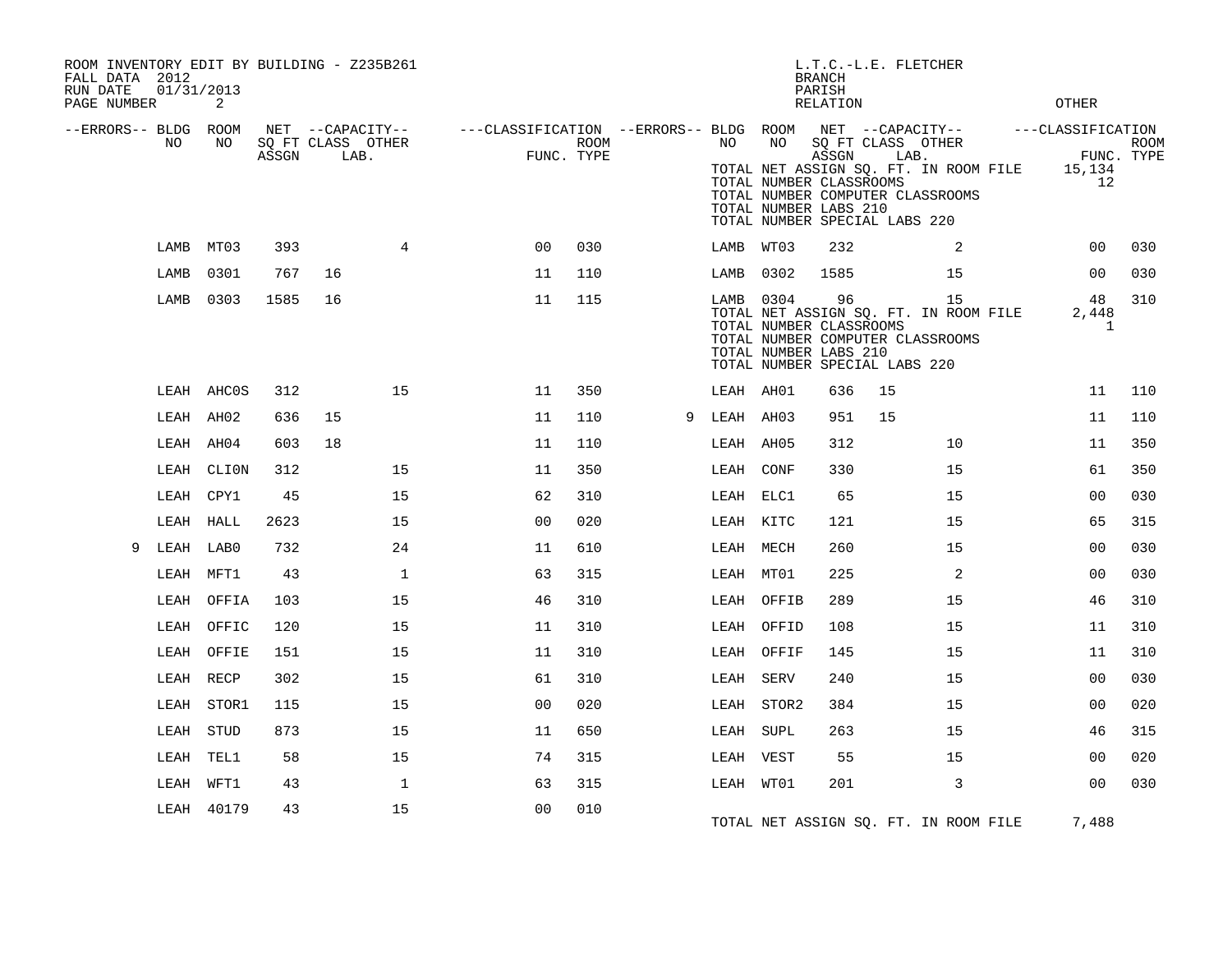| ROOM INVENTORY EDIT BY BUILDING - Z235B261<br>FALL DATA 2012<br>RUN DATE<br>PAGE NUMBER | 01/31/2013<br>3 |       |                                               |                                                      |             |   |           |                                                        | <b>BRANCH</b><br>PARISH<br><b>RELATION</b> | L.T.C.-L.E. FLETCHER                                                                                               | <b>OTHER</b>           |                           |
|-----------------------------------------------------------------------------------------|-----------------|-------|-----------------------------------------------|------------------------------------------------------|-------------|---|-----------|--------------------------------------------------------|--------------------------------------------|--------------------------------------------------------------------------------------------------------------------|------------------------|---------------------------|
| --ERRORS-- BLDG<br>NO                                                                   | ROOM<br>NO      | ASSGN | NET --CAPACITY--<br>SQ FT CLASS OTHER<br>LAB. | ---CLASSIFICATION --ERRORS-- BLDG ROOM<br>FUNC. TYPE | <b>ROOM</b> |   | NO        | NO<br>TOTAL NUMBER CLASSROOMS<br>TOTAL NUMBER LABS 210 | ASSGN                                      | NET --CAPACITY--<br>SQ FT CLASS OTHER<br>LAB.<br>TOTAL NUMBER COMPUTER CLASSROOMS<br>TOTAL NUMBER SPECIAL LABS 220 | ---CLASSIFICATION<br>4 | <b>ROOM</b><br>FUNC. TYPE |
|                                                                                         | LEFA ELEV       | 70    | 15                                            | 00                                                   | 020         |   |           | LEFA FMT1                                              | 55                                         | $\mathbf{1}$                                                                                                       | 63                     | 315                       |
|                                                                                         | LEFA JAN2       | 17    | 15                                            | 0 <sub>0</sub>                                       | 030         |   | LEFA MEQ1 |                                                        | 1674                                       | 15                                                                                                                 | 00                     | 030                       |
|                                                                                         | LEFA MEQ2       | 99    | 15                                            | 0 <sub>0</sub>                                       | 030         |   | LEFA MT01 |                                                        | 161                                        | 3                                                                                                                  | 0 <sub>0</sub>         | 030                       |
|                                                                                         | LEFA MT02       | 371   | 8                                             | 0 <sub>0</sub>                                       | 030         |   | LEFA MT03 |                                                        | 107                                        | 15                                                                                                                 | 00                     | 030                       |
|                                                                                         | LEFA MT04       | 141   | 3                                             | 0 <sub>0</sub>                                       | 030         |   | LEFA SW01 |                                                        | 257                                        | 15                                                                                                                 | 0 <sub>0</sub>         | 020                       |
| LEFA                                                                                    | SW01A           | 139   | 15                                            | 0 <sub>0</sub>                                       | 020         |   | LEFA SW02 |                                                        | 247                                        | 15                                                                                                                 | 0 <sub>0</sub>         | 020                       |
|                                                                                         | LEFA SW02A      | 113   | 15                                            | 0 <sub>0</sub>                                       | 020         |   | LEFA SW03 |                                                        | 85                                         | 15                                                                                                                 | 0 <sub>0</sub>         | 020                       |
|                                                                                         | LEFA WFT1       | 65    | $\mathbf{1}$                                  | 63                                                   | 315         |   | LEFA WT01 |                                                        | 220                                        | $\overline{4}$                                                                                                     | 0 <sub>0</sub>         | 030                       |
|                                                                                         | LEFA WT02       | 156   | 4                                             | 0 <sub>0</sub>                                       | 030         |   | LEFA      | WT03                                                   | 104                                        | 15                                                                                                                 | 00                     | 030                       |
|                                                                                         | LEFA WT04       | 223   | 4                                             | 0 <sub>0</sub>                                       | 030         |   |           | LEFA 0C10A                                             | 2077                                       | 15                                                                                                                 | 00                     | 020                       |
| LEFA                                                                                    | OCIOB           | 1206  | 15                                            | 0 <sub>0</sub>                                       | 020         |   |           | LEFA 0C10C                                             | 1600                                       | 15                                                                                                                 | 00                     | 020                       |
|                                                                                         | LEFA 0C10D      | 748   | 15                                            | 0 <sub>0</sub>                                       | 020         |   |           | LEFA OC10E                                             | 189                                        | 15                                                                                                                 | 00                     | 020                       |
|                                                                                         | LEFA 0C20A      | 1456  | 15                                            | 0 <sub>0</sub>                                       | 020         |   |           | LEFA 0C20B                                             | 378                                        | 15                                                                                                                 | 00                     | 020                       |
|                                                                                         | LEFA 0100       | 924   | 15                                            | 0 <sub>0</sub>                                       | 020         |   |           | LEFA 0101                                              | 761                                        | 15                                                                                                                 | 48                     | 315                       |
| LEFA                                                                                    | 0101A           | 176   | 15                                            | 61                                                   | 310         |   |           | LEFA 0101B                                             | 124                                        | 15                                                                                                                 | 60                     | 310                       |
|                                                                                         | LEFA 0101C      | 176   | 15                                            | 62                                                   | 310         |   |           | LEFA 0101D                                             | 100                                        | 15                                                                                                                 | 65                     | 310                       |
| LEFA                                                                                    | 0101E           | 85    | 15                                            | 60                                                   | 310         |   |           | LEFA 0101F                                             | 85                                         | 15                                                                                                                 | 11                     | 660                       |
| LEFA                                                                                    | 0101G           | 172   | 15                                            | 47                                                   | 315         |   |           | LEFA 0102                                              | 778                                        | 15                                                                                                                 | 55                     | 310                       |
| LEFA                                                                                    | 0102A           | 163   | 15                                            | 51                                                   | 310         |   |           | LEFA 0102B                                             | 150                                        | 15                                                                                                                 | 56                     | 315                       |
|                                                                                         | LEFA 0102C      | 55    | 15                                            | 56                                                   | 730         | 9 | LEFA 0103 |                                                        | 1095                                       | 40                                                                                                                 | 11                     | 610                       |
| LEFA<br>9                                                                               | 0104            | 1151  | 40                                            | 11                                                   | 610         |   | LEFA 0105 |                                                        | 1155                                       | 15                                                                                                                 | 11                     | 731                       |
| LEFA<br>9                                                                               | 0106            | 1162  | 20                                            | 11                                                   | 110         |   | LEFA 0107 |                                                        | 760                                        | 60                                                                                                                 | 11                     | 110                       |
| LEFA                                                                                    | 0107A           | 101   | 15                                            | 48                                                   | 310         |   | LEFA 0108 |                                                        | 764                                        | 15                                                                                                                 | 11                     | 240                       |
|                                                                                         | LEFA 0108A      | 101   | 15                                            | 48                                                   | 310         |   | LEFA 0109 |                                                        | 449                                        | 15                                                                                                                 | 11                     | 315                       |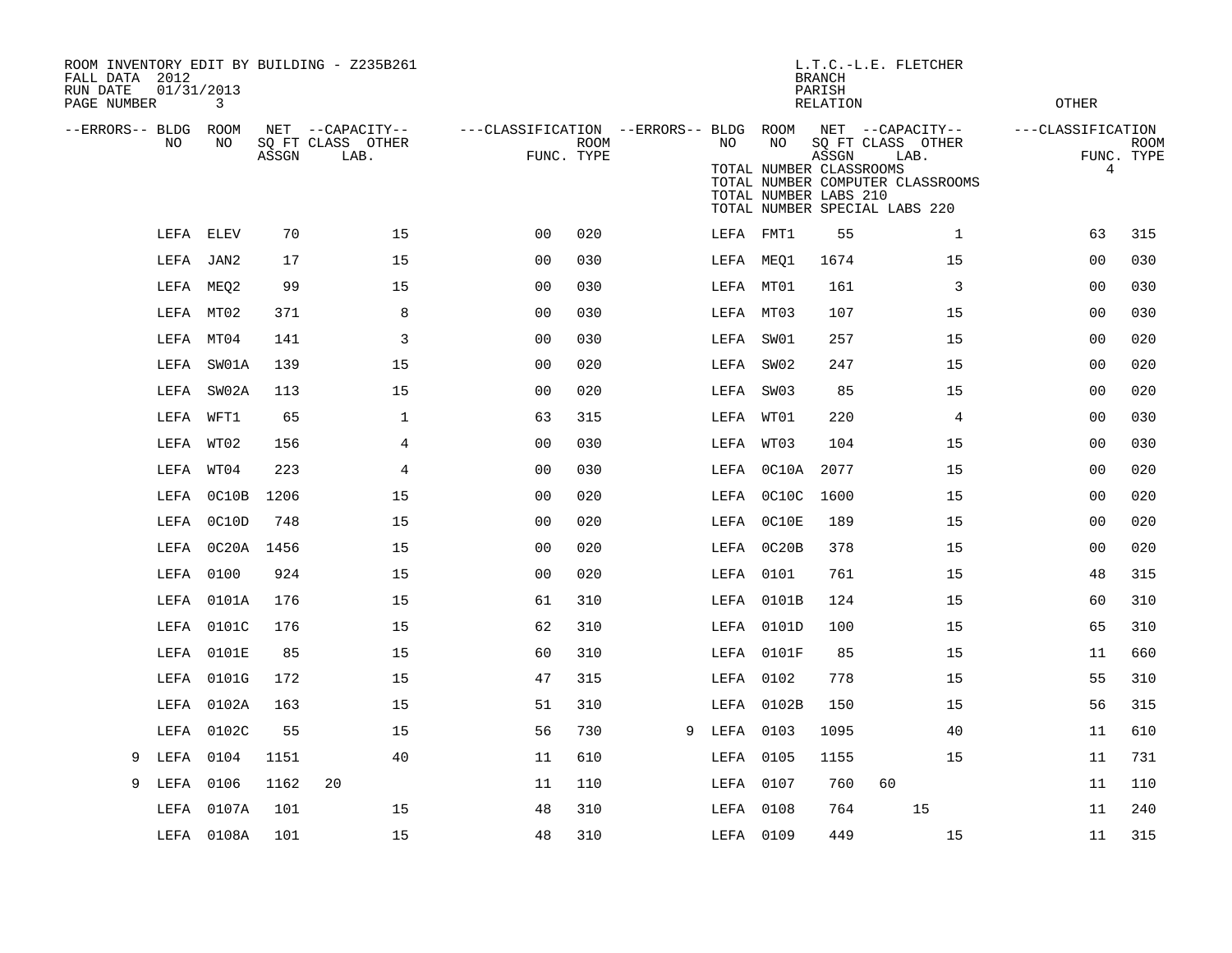| ROOM INVENTORY EDIT BY BUILDING - Z235B261<br>FALL DATA 2012<br>RUN DATE<br>PAGE NUMBER | 01/31/2013<br>4 |       |                                               |             |                                   |                           |   |      |            | <b>BRANCH</b><br>PARISH<br><b>RELATION</b> | L.T.C.-L.E. FLETCHER                          |    | <b>OTHER</b>      |                           |
|-----------------------------------------------------------------------------------------|-----------------|-------|-----------------------------------------------|-------------|-----------------------------------|---------------------------|---|------|------------|--------------------------------------------|-----------------------------------------------|----|-------------------|---------------------------|
| --ERRORS-- BLDG<br><b>NO</b>                                                            | ROOM<br>NO.     | ASSGN | NET --CAPACITY--<br>SQ FT CLASS OTHER<br>LAB. |             | ---CLASSIFICATION --ERRORS-- BLDG | <b>ROOM</b><br>FUNC. TYPE |   | NO   | ROOM<br>NO | ASSGN                                      | NET --CAPACITY--<br>SQ FT CLASS OTHER<br>LAB. |    | ---CLASSIFICATION | <b>ROOM</b><br>FUNC. TYPE |
| LEFA                                                                                    | 0110A           | 810   | 26                                            |             | 11                                | 110                       |   | LEFA | 0110B 1439 |                                            | 20                                            |    | 11                | 210                       |
| LEFA                                                                                    | 0110C           | 98    |                                               | 15          | 48                                | 310                       |   |      | LEFA 0110D | 92                                         | 15                                            |    | 48                | 115                       |
| LEFA                                                                                    | 0110E           | 95    |                                               | 15          | 48                                | 730                       |   |      | LEFA 0111  | 790                                        |                                               | 15 | 63                | 350                       |
| LEFA                                                                                    | 0111A           | 95    |                                               | 15          | 63                                | 355                       |   |      | LEFA 0112  | 1032                                       | 24                                            |    | 11                | 210                       |
| LEFA                                                                                    | 0112A           | 98    |                                               | 15          | 48                                | 310                       |   |      | LEFA 0112B | 91                                         |                                               | 15 | 48                | 730                       |
| LEFA                                                                                    | 0113            | 413   | 20                                            |             | 11                                | 210                       |   |      | LEFA 0114  | 1893                                       | 24                                            |    | 11                | 210                       |
| LEFA                                                                                    | 0114A           | 258   |                                               | 15          | 40                                | 310                       |   |      | LEFA 0114B | 106                                        |                                               | 15 | 60                | 730                       |
| LEFA                                                                                    | 0114C           | 114   |                                               | 15          | 60                                | 730                       |   |      | LEFA 0115  | 962                                        | 30                                            |    | 11                | 110                       |
| LEFA                                                                                    | 0115A           | 41    |                                               | 15          | 48                                | 730                       | 9 | LEFA | 0116       | 1156                                       | 15                                            |    | 11                | 110                       |
| LEFA                                                                                    | 0116A           | 120   |                                               | 15          | 11                                | 315                       |   |      | LEFA 0116B | 326                                        |                                               | 15 | 48                | 730                       |
| LEFA                                                                                    | 0116C           | 1018  | 10                                            |             | 11                                | 210                       |   |      | LEFA 0117  | 1267                                       | 15                                            |    | 11                | 210                       |
| LEFA                                                                                    | 0117A           | 538   | 12                                            |             | 11                                | 110                       |   |      | LEFA 0117B | 128                                        |                                               | 15 | 11                | 310                       |
| LEFA                                                                                    | 0117C           | 267   | 10                                            |             | 11                                | 210                       |   |      | LEFA 0118  | 142                                        |                                               | 15 | 11                | 655                       |
| LEFA                                                                                    | 0119            | 236   |                                               | 15          | 44                                | 315                       |   |      | LEFA 0120  | 93                                         |                                               | 15 | 0 <sub>0</sub>    | 030                       |
| LEFA                                                                                    | 0121            | 1232  |                                               | 15          | 11                                | 650                       |   |      | LEFA 0122  | 645                                        | 15                                            |    | 11                | 110                       |
| LEFA                                                                                    | 0122A           | 104   |                                               | 15          | 48                                | 310                       |   |      | LEFA 0122B | 230                                        | 8                                             |    | 11                | 210                       |
| LEFA                                                                                    | 0122C           | 2526  | 20                                            |             | 11                                | 210                       |   |      | LEFA 0123  | 634                                        | 15                                            |    | 11                | 110                       |
| LEFA                                                                                    | 0123A           | 145   |                                               | $\mathbf 1$ | 48                                | 310                       |   |      | LEFA 0123B | 100                                        |                                               | 4  | 11                | 210                       |
| LEFA                                                                                    | 0123C           | 1852  | 15                                            |             | 11                                | 210                       |   |      | LEFA 0123D | 1749                                       | 20                                            |    | 11                | 210                       |
| LEFA                                                                                    | 0123E           | 930   | 12                                            |             | 11                                | 210                       |   |      | LEFA 0123F | 480                                        |                                               | 6  | 11                | 210                       |
| LEFA                                                                                    | 0123G           | 568   | 6                                             |             | 11                                | 210                       |   |      | LEFA 0123H | 209                                        |                                               | 15 | 11                | 725                       |
| LEFA                                                                                    | 0124            | 592   | 20                                            |             | 11                                | 110                       |   |      | LEFA 0124A | 113                                        |                                               | 15 | 48                | 310                       |
| LEFA                                                                                    | 0124B           | 117   |                                               | 15          | 48                                | 310                       |   |      | LEFA 0124C | 3374                                       | 20                                            |    | 11                | 210                       |
| LEFA                                                                                    | 0124D           | 81    |                                               | 15          | 11                                | 725                       |   |      | LEFA 0124E | 135                                        |                                               | 15 | 48                | 725                       |
| LEFA                                                                                    | 0124F           | 236   |                                               | 15          | 48                                | 725                       |   |      | LEFA 0125  | 2819                                       | 20                                            |    | 11                | 210                       |
|                                                                                         | LEFA 0125A      | 98    |                                               | 15          | 48                                | 310                       |   |      | LEFA 0125B | 480                                        | 25                                            |    | 11                | 110                       |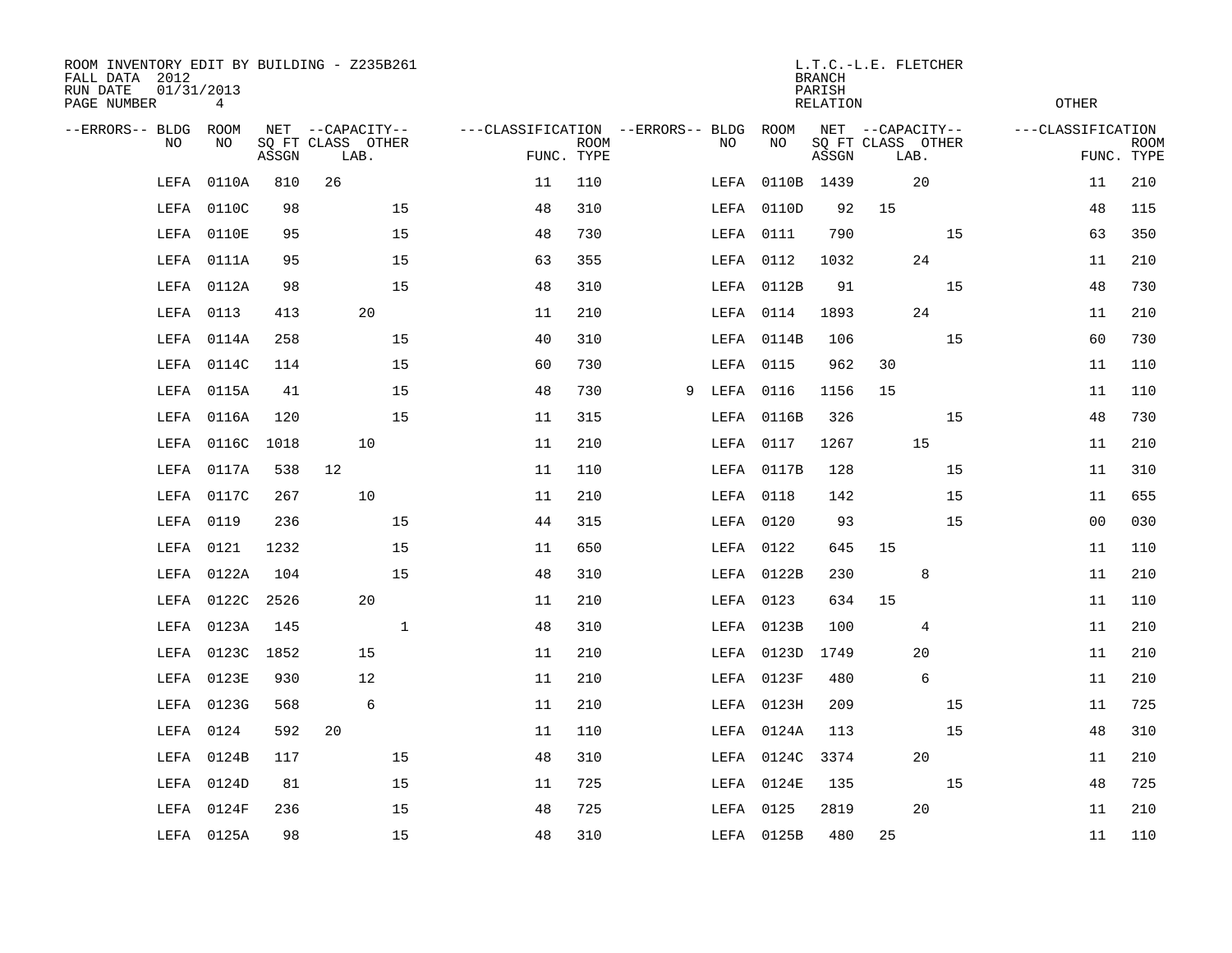| ROOM INVENTORY EDIT BY BUILDING - Z235B261<br>FALL DATA 2012<br>RUN DATE<br>PAGE NUMBER |      | 01/31/2013<br>5  |       |    |                                               |                                        |                    |     |                  | <b>BRANCH</b><br>PARISH<br>RELATION              | L.T.C.-L.E. FLETCHER                                                                                       | <b>OTHER</b>                    |             |
|-----------------------------------------------------------------------------------------|------|------------------|-------|----|-----------------------------------------------|----------------------------------------|--------------------|-----|------------------|--------------------------------------------------|------------------------------------------------------------------------------------------------------------|---------------------------------|-------------|
| --ERRORS-- BLDG ROOM                                                                    | NO.  | NO               | ASSGN |    | NET --CAPACITY--<br>SQ FT CLASS OTHER<br>LAB. | ---CLASSIFICATION --ERRORS-- BLDG ROOM | ROOM<br>FUNC. TYPE | NO. | NO               | ASSGN                                            | NET --CAPACITY--<br>SQ FT CLASS OTHER<br>LAB.                                                              | ---CLASSIFICATION<br>FUNC. TYPE | <b>ROOM</b> |
|                                                                                         | LEFA | 0125C            | 208   |    | 15                                            | 48                                     | 725                |     | LEFA 0200        | 395                                              | 15                                                                                                         | 00                              | 020         |
|                                                                                         |      | LEFA 0201A       | 667   | 15 |                                               | 11                                     | 110                |     | LEFA 0201B       | 667                                              | 32                                                                                                         | 11                              | 110         |
|                                                                                         |      | LEFA 0201C       | 667   | 32 |                                               | 11                                     | 110                |     | LEFA 0201D       | 96                                               | 15                                                                                                         | 48                              | 310         |
|                                                                                         |      | 9 LEFA 0202      | 2422  |    | 38                                            | 41                                     | 430                |     | LEFA 0202A       | 191                                              | 2                                                                                                          | 41                              | 310         |
| 9                                                                                       |      | LEFA 0202B       | 606   |    | 8                                             | 41                                     | 410                |     | LEFA 0202D       | 92                                               | 15                                                                                                         | 41                              | 725         |
|                                                                                         |      | LEFA 0203        | 825   | 25 |                                               | 11                                     | 110                |     | LEFA 0203A       | 352                                              | 15                                                                                                         | 48                              | 310         |
|                                                                                         |      | 9 LEFA 0204      | 812   | 15 |                                               | 11                                     | 110                |     | LEFA 0204A       | 344                                              | 15                                                                                                         | 48                              | 310         |
|                                                                                         |      | LEFA 0205        | 812   | 18 |                                               | 11                                     | 110                |     | LEFA 0205A       | 344                                              | 15                                                                                                         | 48                              | 310         |
|                                                                                         |      | LEFA 0206        | 752   |    | 26                                            | 11                                     | 210                |     | LEFA 0206A       | 324                                              | 15                                                                                                         | 48                              | 310         |
|                                                                                         |      | LEFA 0207        | 286   |    | 3                                             | 48                                     | 310                |     | LEFA 0207A       | 78                                               | 15                                                                                                         | 47                              | 315         |
|                                                                                         |      | LEFA 0208        | 152   |    | 15                                            | 48                                     | 310                |     | LEFA CC1100      | 400                                              | 15                                                                                                         | 00                              | 020         |
|                                                                                         |      | LEFA CC122C      | 963   |    | 15                                            | 0 <sub>0</sub>                         | 020                |     | LEFA CC123C 1118 |                                                  | 15                                                                                                         | 0 <sub>0</sub>                  | 020         |
|                                                                                         |      | LEFA CC125C 1554 |       |    | 15                                            | 00                                     | 020                |     | LEFA SS117C      | 714                                              | 15                                                                                                         | 11                              | 731         |
|                                                                                         |      | LEFA SS122C      | 555   |    | 15                                            | 11                                     | 731                |     | LEFA SS123C      | 773                                              | 15                                                                                                         | 11                              | 731         |
|                                                                                         |      | LEFA SS125C 1252 |       |    | 15                                            | 11                                     | 731                |     |                  | TOTAL NUMBER CLASSROOMS<br>TOTAL NUMBER LABS 210 | TOTAL NET ASSIGN SQ. FT. IN ROOM FILE<br>TOTAL NUMBER COMPUTER CLASSROOMS<br>TOTAL NUMBER SPECIAL LABS 220 | 56,748<br>16<br>18              |             |
|                                                                                         |      | LEFB 0101 2762   |       |    | 15                                            | 73                                     | 740                |     |                  | TOTAL NUMBER CLASSROOMS<br>TOTAL NUMBER LABS 210 | TOTAL NET ASSIGN SQ. FT. IN ROOM FILE<br>TOTAL NUMBER COMPUTER CLASSROOMS<br>TOTAL NUMBER SPECIAL LABS 220 | 2,762                           |             |
|                                                                                         |      | LEFC PB01        | 736   |    | 8                                             | 48                                     | 310                |     |                  | TOTAL NUMBER CLASSROOMS<br>TOTAL NUMBER LABS 210 | TOTAL NET ASSIGN SQ. FT. IN ROOM FILE<br>TOTAL NUMBER COMPUTER CLASSROOMS<br>TOTAL NUMBER SPECIAL LABS 220 | 736                             |             |
|                                                                                         |      | 9 LEFD PB02A     | 736   |    | 8                                             | 14                                     | 410                |     |                  |                                                  | TOTAL NET ASSIGN SQ. FT. IN ROOM FILE                                                                      | 736                             |             |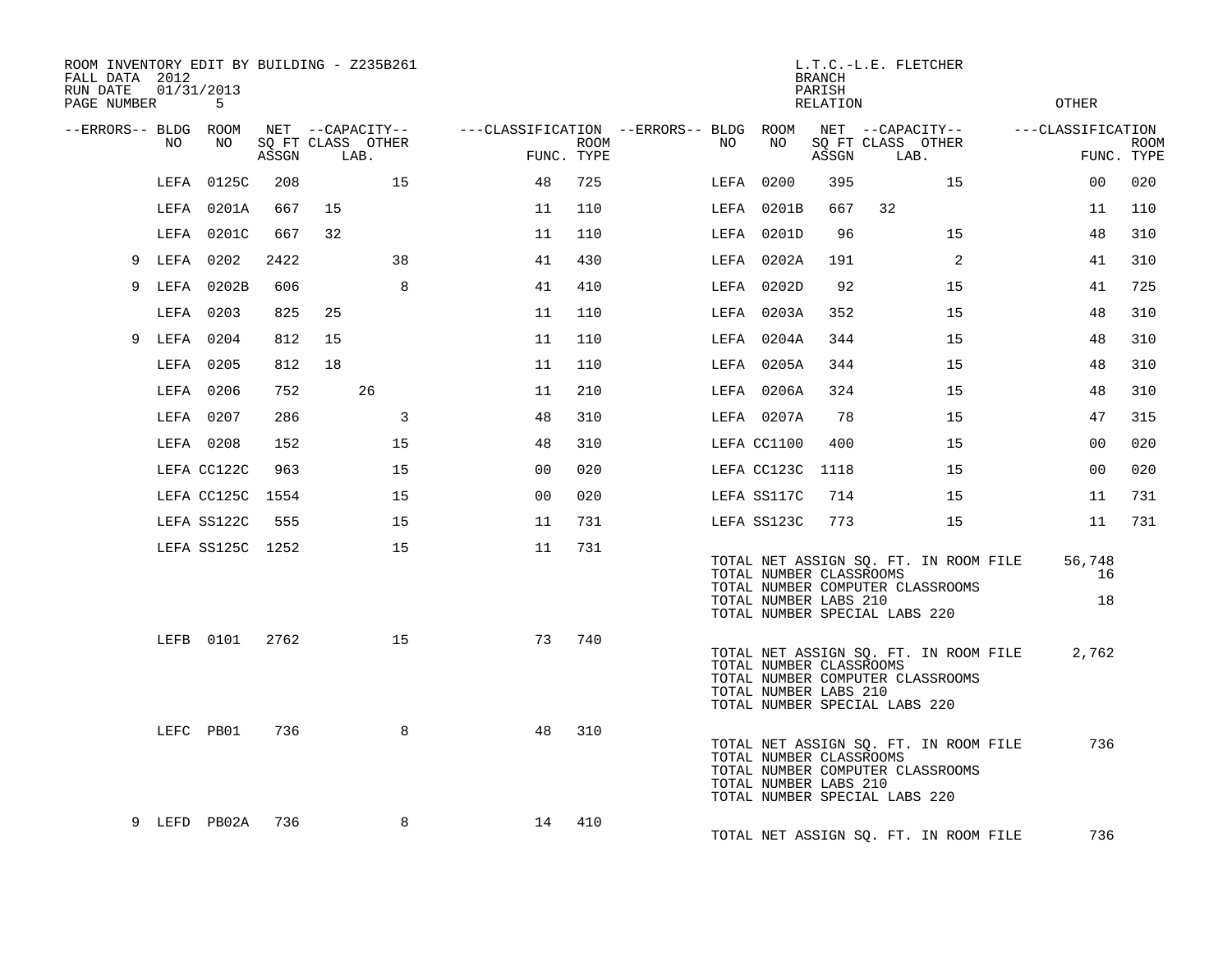| ROOM INVENTORY EDIT BY BUILDING - Z235B261<br>FALL DATA 2012<br>01/31/2013<br>RUN DATE |            |       |                                               |    |                                                                       |      |   |           |    | L.T.C.-L.E. FLETCHER<br><b>BRANCH</b><br>PARISH                                                                 |      |                                                                           |                   |                           |
|----------------------------------------------------------------------------------------|------------|-------|-----------------------------------------------|----|-----------------------------------------------------------------------|------|---|-----------|----|-----------------------------------------------------------------------------------------------------------------|------|---------------------------------------------------------------------------|-------------------|---------------------------|
| PAGE NUMBER                                                                            | 6          |       |                                               |    |                                                                       |      |   |           |    | <b>RELATION</b>                                                                                                 |      |                                                                           | <b>OTHER</b>      |                           |
| --ERRORS-- BLDG ROOM<br>NO                                                             | NO         | ASSGN | NET --CAPACITY--<br>SQ FT CLASS OTHER<br>LAB. |    | ---CLASSIFICATION --ERRORS-- BLDG ROOM NET --CAPACITY--<br>FUNC. TYPE | ROOM |   | NO .      | NO | SQ FT CLASS OTHER<br>ASSGN<br>TOTAL NUMBER CLASSROOMS<br>TOTAL NUMBER LABS 210<br>TOTAL NUMBER SPECIAL LABS 220 | LAB. | TOTAL NUMBER COMPUTER CLASSROOMS                                          | ---CLASSIFICATION | <b>ROOM</b><br>FUNC. TYPE |
|                                                                                        | LEFE PB02B | 736   |                                               | 8  | 48                                                                    | 310  |   |           |    | TOTAL NUMBER CLASSROOMS<br>TOTAL NUMBER LABS 210<br>TOTAL NUMBER SPECIAL LABS 220                               |      | TOTAL NET ASSIGN SQ. FT. IN ROOM FILE<br>TOTAL NUMBER COMPUTER CLASSROOMS | 736               |                           |
| SCH1 00L0                                                                              |            | 704   |                                               | 15 | 53                                                                    | 315  |   | SCH1 0100 |    | 505                                                                                                             |      | 15                                                                        | 51                | 310                       |
| SCH1 0101                                                                              |            | 696   | 25                                            |    | 11                                                                    | 110  |   | SCH1 0102 |    | 696                                                                                                             | 20   |                                                                           | 11                | 110                       |
| SCH1 0103                                                                              |            | 348   |                                               | 15 | 0 <sub>0</sub>                                                        | 030  |   | SCH1 0104 |    | 900                                                                                                             |      | 15                                                                        | 11                | 240                       |
| SCH1                                                                                   | 0106       | 667   |                                               | 15 | 11                                                                    | 731  |   | SCH1 0107 |    | 162                                                                                                             |      | 15                                                                        | 63                | 310                       |
| SCH1 0108                                                                              |            | 162   |                                               | 15 | 63                                                                    | 310  |   | SCH1 0109 |    | 192                                                                                                             |      | 15                                                                        | 11                | 730                       |
| SCH1                                                                                   | 0110       | 129   |                                               | 15 | 0 <sub>0</sub>                                                        | 010  |   | SCH1 0111 |    | 667                                                                                                             | 32   |                                                                           | 11                | 110                       |
| SCH1 0112                                                                              |            | 696   | 32                                            |    | 11                                                                    | 110  |   | SCH1 0113 |    | 132                                                                                                             |      | 15                                                                        | 64                | 310                       |
| SCH1                                                                                   | 0114       | 216   |                                               | 15 | 64                                                                    | 310  |   | SCH1 0115 |    | 378                                                                                                             |      | 15                                                                        | 63                | 315                       |
| SCH1                                                                                   | 0116       | 1496  | 15                                            |    | 11                                                                    | 210  |   | SCH1 0117 |    | 110                                                                                                             |      | 15                                                                        | 48                | 310                       |
| SCH1                                                                                   | 0118       | 110   |                                               | 15 | 48                                                                    | 310  |   | SCH1 0119 |    | 198                                                                                                             |      | 15                                                                        | 48                | 310                       |
| SCH1                                                                                   | 0120       | 1023  | 32                                            |    | 11                                                                    | 110  |   | SCH1 0121 |    | 1023                                                                                                            | 25   |                                                                           | 11                | 110                       |
| SCH1                                                                                   | 0122       | 1044  | 48                                            |    | 11                                                                    | 110  |   | SCH1 0123 |    | 667                                                                                                             | 34   |                                                                           | 11                | 110                       |
| SCH1                                                                                   | 0124       | 348   |                                               | 15 | 00                                                                    | 030  |   | SCH1 0125 |    | 620                                                                                                             |      | 15                                                                        | 11                | 731                       |
| SCH1                                                                                   | 0126       | 667   | 32                                            |    | 11                                                                    | 110  | 9 | SCH1 0127 |    | 885                                                                                                             |      | 15                                                                        | 14                | 410                       |
| SCH1                                                                                   | 0128       | 4321  |                                               | 15 | 41                                                                    | 420  |   | SCH1 0129 |    | 900                                                                                                             |      | 15                                                                        | 11                | 240                       |
| SCH1                                                                                   | 0130       | 348   |                                               | 15 | 91                                                                    | 665  |   | SCH1 0131 |    | 696                                                                                                             | 25   |                                                                           | 11                | 110                       |
| SCH1                                                                                   | 0132       | 696   |                                               | 15 | 91                                                                    | 660  |   | SCH1 0133 |    | 731                                                                                                             |      | 15                                                                        | 91                | 660                       |
| SCH1                                                                                   | 0134       | 2548  |                                               | 15 | 91                                                                    | 655  |   | SCH1 0135 |    | 208                                                                                                             |      | 15                                                                        | 0 <sub>0</sub>    | 020                       |
| SCH1                                                                                   | 0200       | 240   |                                               | 5  | 63                                                                    | 310  |   | SCH1 0201 |    | 780                                                                                                             | 35   |                                                                           | 11                | 110                       |
| SCH1 0202                                                                              |            | 667   | 30                                            |    | 11                                                                    | 110  |   | SCH1 0203 |    | 1073                                                                                                            | 35   |                                                                           | 11                | 140                       |
|                                                                                        |            |       |                                               |    |                                                                       |      |   |           |    |                                                                                                                 |      |                                                                           |                   |                           |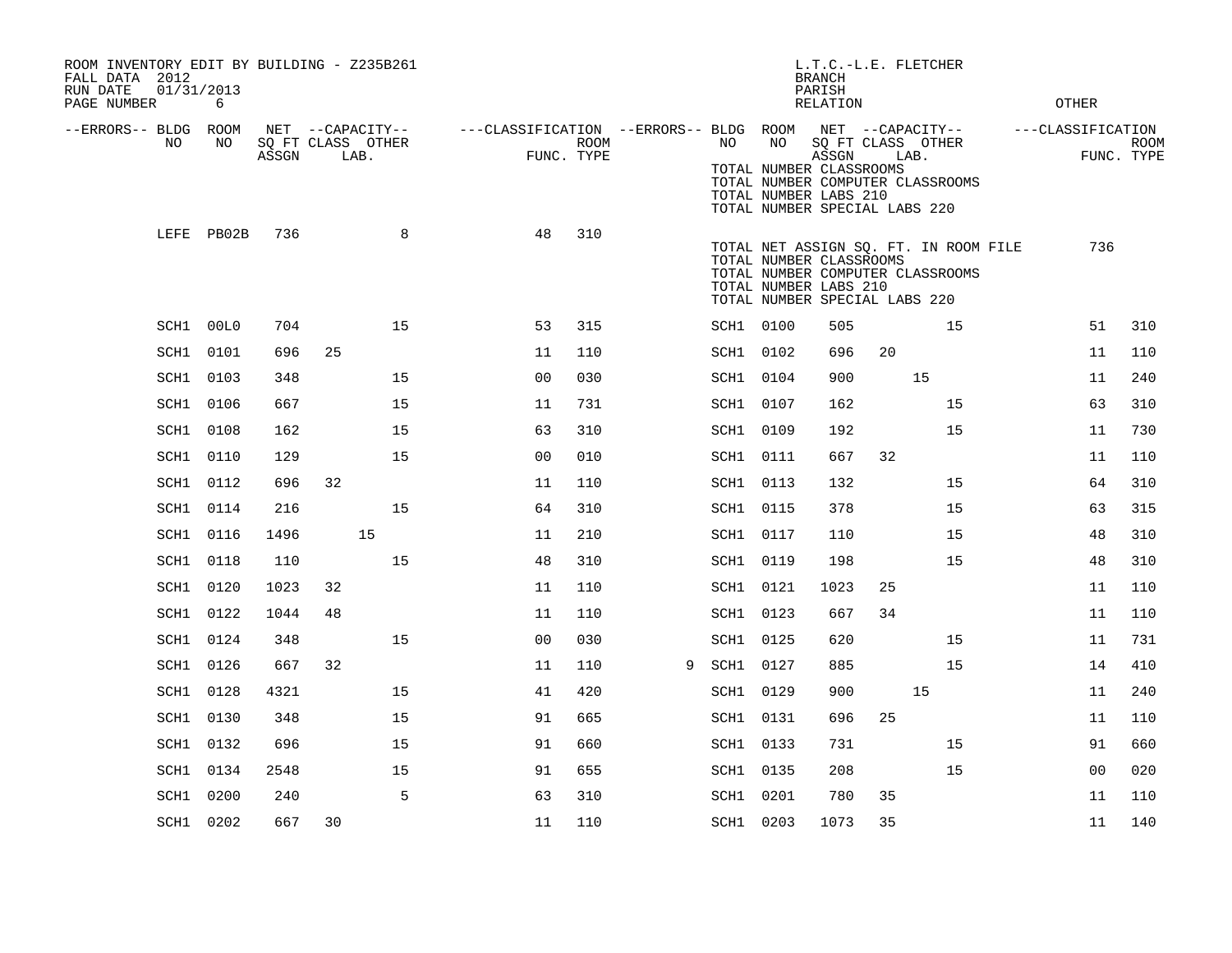| ROOM INVENTORY EDIT BY BUILDING - Z235B261<br>FALL DATA 2012<br>RUN DATE<br>PAGE NUMBER | 01/31/2013 | 7          |       |                                               |    |                                   |                           |      |                  | <b>BRANCH</b><br>PARISH<br><b>RELATION</b> | L.T.C.-L.E. FLETCHER                          |    | <b>OTHER</b>      |                           |
|-----------------------------------------------------------------------------------------|------------|------------|-------|-----------------------------------------------|----|-----------------------------------|---------------------------|------|------------------|--------------------------------------------|-----------------------------------------------|----|-------------------|---------------------------|
| --ERRORS-- BLDG                                                                         | <b>NO</b>  | ROOM<br>NO | ASSGN | NET --CAPACITY--<br>SO FT CLASS OTHER<br>LAB. |    | ---CLASSIFICATION --ERRORS-- BLDG | <b>ROOM</b><br>FUNC. TYPE | NO   | ROOM<br>NO       | ASSGN                                      | NET --CAPACITY--<br>SQ FT CLASS OTHER<br>LAB. |    | ---CLASSIFICATION | <b>ROOM</b><br>FUNC. TYPE |
|                                                                                         | SCH1       | 0204       | 180   |                                               | 15 | 63                                | 750                       | SCH1 | 0206             | 285                                        |                                               | 15 | 11                | 315                       |
|                                                                                         | SCH1       | 0207       | 696   | 15                                            |    | 11                                | 110                       | SCH1 | 0208             | 132                                        |                                               | 15 | 0 <sub>0</sub>    | 010                       |
|                                                                                         | SCH1       | 0209       | 363   |                                               | 15 | 46                                | 315                       |      | SCH1 0210        | 130                                        |                                               | 15 | 45                | 310                       |
|                                                                                         | SCH1       | 0211       | 130   |                                               | 15 | 45                                | 310                       |      | SCH1 0212        | 130                                        |                                               | 15 | 45                | 310                       |
|                                                                                         | SCH1       | 0213       | 1350  | 35                                            |    | 11                                | 110                       |      | SCH1 0214        | 1023                                       | 20                                            |    | 11                | 210                       |
|                                                                                         | SCH1       | 0215       | 144   |                                               | 15 | 48                                | 310                       |      | SCH1 0216        | 132                                        |                                               | 15 | 48                | 310                       |
|                                                                                         | SCH1       | 0217       | 1350  | 30                                            |    | 11                                | 110                       |      | SCH1 0218        | 899                                        | 12                                            |    | 11                | 210                       |
|                                                                                         | SCH1       | 0219       | 874   | 40                                            |    | 11                                | 110                       |      | SCH1 0220        | 874                                        | 44                                            |    | 11                | 110                       |
|                                                                                         | SCH1       | 0221       | 775   | 34                                            |    | 11                                | 110                       |      | SCH1 0222        | 696                                        | 32                                            |    | 11                | 110                       |
|                                                                                         | SCH1       | 0223       | 868   | 46                                            |    | 11                                | 110                       |      | SCH1 0224        | 693                                        | 32                                            |    | 11                | 110                       |
|                                                                                         | SCH1       | 0225       | 660   | 32                                            |    | 11                                | 110                       |      | SCH1 0226        | 598                                        |                                               | 15 | 31                | 350                       |
|                                                                                         | SCH1       | 0227       | 1116  | 32                                            |    | 11                                | 140                       |      | SCH1 0228        | 744                                        | 34                                            |    | 11                | 110                       |
|                                                                                         | SCH1       | 0229       | 990   | 25                                            |    | 11                                | 140                       |      | SCH1 0230        | 667                                        | 32                                            |    | 11                | 110                       |
|                                                                                         | SCH1       | 0231       | 1073  | 32                                            |    | 11                                | 140                       |      | SCH1 0232        | 667                                        |                                               | 15 | 11                | 731                       |
|                                                                                         | SCH1       | 0233       | 168   |                                               | 15 | 73                                | 730                       |      | SCH1 0234        | 150                                        |                                               | 15 | 63                | 310                       |
|                                                                                         | SCH1       | 05AA       | 30    |                                               | 15 | 48                                | 731                       |      | SCH1 100A        | 99                                         |                                               | 15 | 55                | 310                       |
|                                                                                         | SCH1       | 100B       | 132   |                                               | 15 | 55                                | 310                       |      | SCH1 100C        | 99                                         |                                               | 15 | 54                | 310                       |
|                                                                                         | SCH1       | 100D       | 108   |                                               | 15 | 54                                | 310                       |      | <b>SCH1 100E</b> | 99                                         |                                               | 15 | 56                | 310                       |
|                                                                                         | SCH1       | 100F       | 84    |                                               | 15 | 55                                | 310                       |      | SCH1 100G        | 99                                         |                                               | 15 | 51                | 310                       |
|                                                                                         | SCH1       | 100H       | 120   |                                               | 15 | 56                                | 315                       |      | SCH1 100I        | 99                                         |                                               | 15 | 53                | 310                       |
|                                                                                         | SCH1       | 100J       | 132   |                                               | 15 | 55                                | 315                       |      | SCH1 100K        | 99                                         |                                               | 15 | 53                | 310                       |
|                                                                                         | SCH1       | 105A       | 140   |                                               | 15 | 62                                | 310                       |      | SCH1 105B        | 156                                        |                                               | 15 | 62                | 315                       |
|                                                                                         | SCH1       | 105C       | 121   |                                               | 15 | 62                                | 310                       |      | SCH1 105D        | 176                                        |                                               | 15 | 62                | 310                       |
|                                                                                         | SCH1       | 105E       | 176   |                                               | 15 | 62                                | 310                       |      | SCH1 105F        | 110                                        |                                               | 15 | 62                | 310                       |
|                                                                                         | SCH1       | 105G       | 312   |                                               | 15 | 62                                | 350                       |      | SCH1 105H        | 168                                        |                                               | 15 | 62                | 731                       |
|                                                                                         |            | SCH1 105I  | 132   |                                               | 15 | 62                                | 315                       |      | SCH1 105J        | 143                                        |                                               | 15 | 62                | 310                       |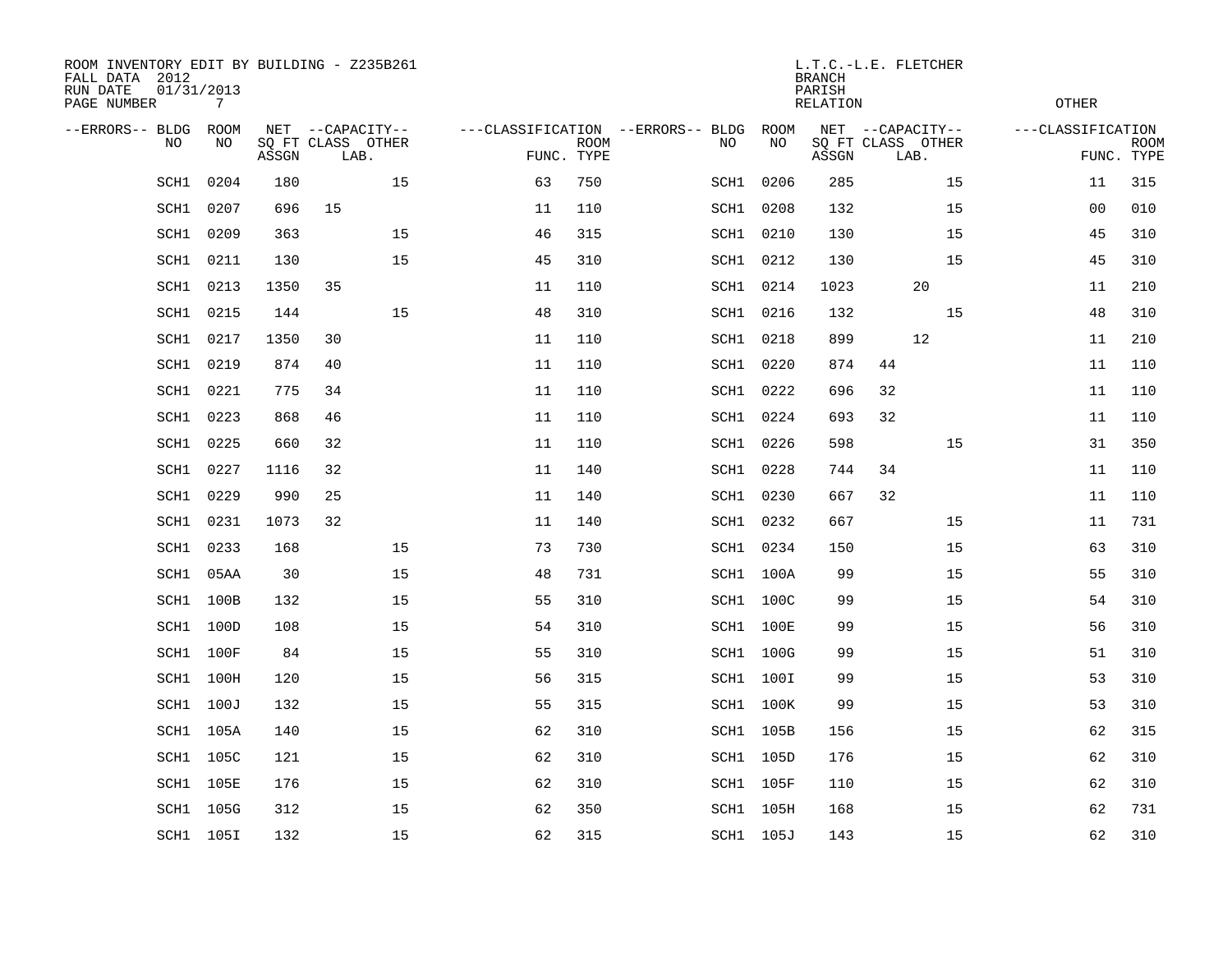| ROOM INVENTORY EDIT BY BUILDING - Z235B261<br>FALL DATA 2012<br>RUN DATE<br>PAGE NUMBER | 01/31/2013<br>8 |       |                                               |            |             |                                         |            | <b>BRANCH</b><br>PARISH<br>RELATION | L.T.C.-L.E. FLETCHER                          | OTHER             |                           |
|-----------------------------------------------------------------------------------------|-----------------|-------|-----------------------------------------------|------------|-------------|-----------------------------------------|------------|-------------------------------------|-----------------------------------------------|-------------------|---------------------------|
| --ERRORS-- BLDG<br>NO                                                                   | ROOM<br>NO      | ASSGN | NET --CAPACITY--<br>SQ FT CLASS OTHER<br>LAB. | FUNC. TYPE | <b>ROOM</b> | ---CLASSIFICATION --ERRORS-- BLDG<br>NO | ROOM<br>NO | ASSGN                               | NET --CAPACITY--<br>SQ FT CLASS OTHER<br>LAB. | ---CLASSIFICATION | <b>ROOM</b><br>FUNC. TYPE |
| SCH1                                                                                    | 105K            | 132   | 15                                            | 62         | 310         |                                         | SCH1 105L  | 396                                 | 15                                            | 62                | 750                       |
| SCH1                                                                                    | 105M            | 120   | 15                                            | 62         | 315         |                                         | SCH1 109A  | 156                                 | 15                                            | 00                | 030                       |
| SCH1                                                                                    | 114A            | 150   | 15                                            | 44         | 315         |                                         | SCH1 114B  | 150                                 | 15                                            | 45                | 710                       |
|                                                                                         | SCH1 114C       | 150   | 15                                            | 44         | 315         |                                         | SCH1 116A  | 405                                 | 15                                            | 11                | 215                       |
| SCH1                                                                                    | 116B            | 72    | 15                                            | 11         | 215         |                                         | SCH1 127A  | 132                                 | 15                                            | 14                | 410                       |
|                                                                                         | SCH1 127B       | 132   | 15                                            | 14         | 410         |                                         | SCH1 127C  | 132                                 | 15                                            | 14                | 410                       |
| SCH1                                                                                    | 128A            | 126   | 15                                            | 41         | 410         |                                         | SCH1 128B  | 124                                 | 15                                            | 41                | 410                       |
|                                                                                         | SCH1 128C       | 127   | 15                                            | 41         | 410         |                                         | SCH1 128D  | 631                                 | 15                                            | 41                | 410                       |
| SCH1                                                                                    | 128E            | 160   | 15                                            | 41         | 310         |                                         | SCH1 128F  | 160                                 | 15                                            | 41                | 310                       |
|                                                                                         | SCH1 128G       | 160   | 15                                            | 41         | 310         |                                         | SCH1 128H  | 298                                 | 15                                            | 41                | 440                       |
| SCH1                                                                                    | 128I            | 209   | 15                                            | 41         | 731         |                                         | SCH1 200A  | 60                                  | 15                                            | 63                | 731                       |
| SCH1                                                                                    | 200B            | 176   | 15                                            | 63         | 315         | SCH1                                    | 200C       | 120                                 | 15                                            | 65                | 310                       |
| SCH1                                                                                    | 200D            | 204   | 15                                            | 61         | 310         | SCH1                                    | 200E       | 204                                 | 15                                            | 61                | 310                       |
| SCH1                                                                                    | 200F            | 120   | 15                                            | 65         | 310         |                                         | SCH1 200G  | 108                                 | 15                                            | 32                | 310                       |
| SCH1                                                                                    | 200H            | 120   | 15                                            | 63         | 310         | SCH1                                    | 200I       | 144                                 | 15                                            | 63                | 310                       |
| SCH1                                                                                    | 200J            | 108   | 15                                            | 63         | 310         | SCH1                                    | 200K       | 276                                 | 15                                            | 63                | 310                       |
| SCH1                                                                                    | 200L            | 192   | 15                                            | 63         | 350         | SCH1                                    | 200M       | 54                                  | 15                                            | 63                | 315                       |
| SCH1                                                                                    | 200N            | 36    | 15                                            | 63         | 355         |                                         | SCH1 205A  | 120                                 | 15                                            | 48                | 310                       |
| SCH1                                                                                    | 205B            | 120   | 15                                            | 48         | 310         | SCH1                                    | 205C       | 120                                 | 15                                            | 48                | 310                       |
| $\mbox{SCH1}$                                                                           | 205D            | 120   | 15                                            | 48         | 310         | SCH1                                    | 205E       | 120                                 | 15                                            | 48                | 310                       |
| SCH1                                                                                    | 205F            | 108   | 15                                            | 48         | 310         | SCH1                                    | 205G       | 168                                 | 15                                            | 48                | 310                       |
| SCH1                                                                                    | 205H            | 108   | 15                                            | 48         | 310         | SCH1                                    | 205I       | 108                                 | 15                                            | 48                | 310                       |
| SCH1                                                                                    | 205J            | 120   | 15                                            | 48         | 310         | SCH1                                    | 205K       | 108                                 | 15                                            | 48                | 310                       |
| SCH1                                                                                    | 205L            | 108   | 15                                            | 48         | 310         | SCH1                                    | 205M       | 108                                 | 15                                            | 48                | 310                       |
| SCH1                                                                                    | 205N            | 120   | 15                                            | 48         | 310         | SCH1                                    | 2050       | 120                                 | 15                                            | 48                | 310                       |
|                                                                                         | SCH1 205P       | 108   | 15                                            | 48         | 310         |                                         | SCH1 2050  | 108                                 | 15                                            | 48                | 310                       |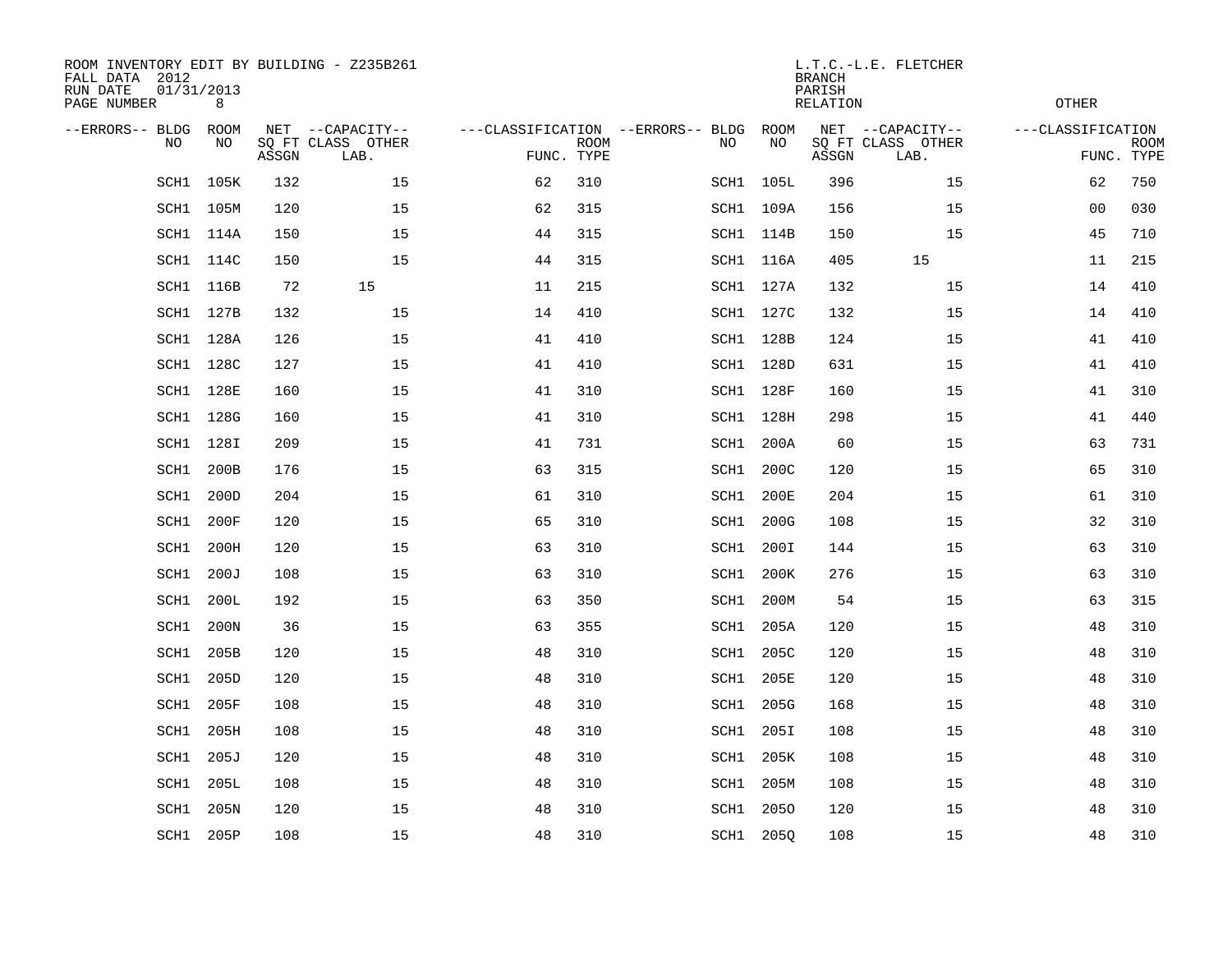| ROOM INVENTORY EDIT BY BUILDING - Z235B261<br>FALL DATA 2012<br>RUN DATE<br>PAGE NUMBER | 01/31/2013<br>9    |       |                                               |                |             |                                          |                   | <b>BRANCH</b><br>PARISH<br>RELATION | L.T.C.-L.E. FLETCHER                          | <b>OTHER</b>      |                           |
|-----------------------------------------------------------------------------------------|--------------------|-------|-----------------------------------------------|----------------|-------------|------------------------------------------|-------------------|-------------------------------------|-----------------------------------------------|-------------------|---------------------------|
| --ERRORS-- BLDG<br>NO.                                                                  | <b>ROOM</b><br>NO. | ASSGN | NET --CAPACITY--<br>SQ FT CLASS OTHER<br>LAB. | FUNC. TYPE     | <b>ROOM</b> | ---CLASSIFICATION --ERRORS-- BLDG<br>NO. | <b>ROOM</b><br>NO | ASSGN                               | NET --CAPACITY--<br>SQ FT CLASS OTHER<br>LAB. | ---CLASSIFICATION | <b>ROOM</b><br>FUNC. TYPE |
| SCH1                                                                                    | 205R               | 108   | 15                                            | 48             | 310         | SCH1                                     | 205S              | 108                                 | 15                                            | 48                | 310                       |
| SCH1                                                                                    | 205T               | 108   | 15                                            | 48             | 310         | SCH1                                     | 205U              | 204                                 | 15                                            | 48                | 310                       |
| SCH1                                                                                    | 205V               | 168   | 15                                            | 48             | 315         | SCH1                                     | 205W              | 108                                 | 15                                            | 48                | 310                       |
| SCH1                                                                                    | 205X               | 108   | 15                                            | 48             | 310         | SCH1                                     | 205Y              | 144                                 | 15                                            | 48                | 310                       |
| SCH1                                                                                    | 205Z               | 252   | 15                                            | 48             | 350         | SCH1                                     | 208A              | 120                                 | 15                                            | 44                | 710                       |
| SCH1                                                                                    | 209A               | 170   | 15                                            | 46             | 310         |                                          | SCH1 209B         | 170                                 | 15                                            | 46                | 310                       |
| SCH1                                                                                    | 213A               | 130   | 15                                            | 11             | 115         |                                          | SCH1 214A         | 99                                  | 15                                            | 11                | 731                       |
|                                                                                         | SCH1 217A          | 169   | 15                                            | 11             | 115         |                                          | SCH1 218A         | 99                                  | 15                                            | 11                | 731                       |
| SCH1                                                                                    | 233A               | 140   | 15                                            | 44             | 710         |                                          | <b>SCH1 A0101</b> | 176                                 | 15                                            | 00                | 020                       |
|                                                                                         | <b>SCH1 A0102</b>  | 104   | 15                                            | 0 <sub>0</sub> | 030         |                                          | <b>SCH1 A0103</b> | 224                                 | 15                                            | 00                | 030                       |
|                                                                                         | <b>SCH1 A0104</b>  | 56    | 15                                            | 11             | 315         |                                          | <b>SCH1 A0105</b> | 224                                 | 15                                            | 00                | 030                       |
|                                                                                         | <b>SCH1 A0107</b>  | 170   | 15                                            | 91             | 660         |                                          | <b>SCH1 A0126</b> | 2211                                | 15                                            | 00                | 020                       |
|                                                                                         | <b>SCH1 A0150</b>  | 2211  | 15                                            | 0 <sub>0</sub> | 020         |                                          | <b>SCH1 A0151</b> | 396                                 | 15                                            | 00                | 020                       |
|                                                                                         | <b>SCH1 A0154</b>  | 84    | 15                                            | 0 <sub>0</sub> | 030         |                                          | <b>SCH1 A0155</b> | 91                                  | 15                                            | 73                | 730                       |
|                                                                                         | <b>SCH1 A0201</b>  | 176   | 15                                            | 0 <sub>0</sub> | 020         |                                          | <b>SCH1 A0202</b> | 56                                  | 15                                            | 11                | 315                       |
|                                                                                         | <b>SCH1 A0203</b>  | 224   | 15                                            | 0 <sub>0</sub> | 030         |                                          | <b>SCH1 A0204</b> | 224                                 | 15                                            | 0 <sub>0</sub>    | 030                       |
|                                                                                         | <b>SCH1 A0206</b>  | 56    | 15                                            | 0 <sub>0</sub> | 010         |                                          | <b>SCH1 A0239</b> | 56                                  | 15                                            | 11                | 315                       |
|                                                                                         | <b>SCH1 A0241</b>  | 56    | 15                                            | 11             | 315         |                                          | <b>SCH1 A0252</b> | 88                                  | 15                                            | 0 <sub>0</sub>    | 020                       |
|                                                                                         | <b>SCH1 A0300</b>  | 88    | 15                                            | 0 <sub>0</sub> | 020         |                                          | <b>SCH1 A0301</b> | 1323                                | 15                                            | 00                | 030                       |
|                                                                                         | <b>SCH1 A0302</b>  | 264   | 15                                            | 00             | 030         |                                          | <b>SCH1 A0303</b> | 1073                                | 15                                            | 00                | 030                       |
|                                                                                         | <b>SCH1 B0101</b>  | 224   | 15                                            | 0 <sub>0</sub> | 030         |                                          | <b>SCH1 B0102</b> | 56                                  | 15                                            | 11                | 315                       |
|                                                                                         | <b>SCH1 B0104</b>  | 56    | 15                                            | 11             | 315         |                                          | <b>SCH1 B0105</b> | 224                                 | 15                                            | 00                | 030                       |
|                                                                                         | <b>SCH1 B0112</b>  | 176   | 15                                            | 0 <sub>0</sub> | 020         |                                          | <b>SCH1 B0146</b> | 56                                  | 15                                            | 11                | 315                       |
|                                                                                         | <b>SCH1 B0147</b>  | 56    | 15                                            | 11             | 315         |                                          | <b>SCH1 B0149</b> | 176                                 | 15                                            | 00                | 020                       |
|                                                                                         | <b>SCH1 B0201</b>  | 224   | 15                                            | 00             | 030         |                                          | <b>SCH1 B0202</b> | 56                                  | 15                                            | 11                | 315                       |
|                                                                                         | <b>SCH1 B0204</b>  | 224   | 15                                            | 0 <sub>0</sub> | 030         |                                          | <b>SCH1 B0205</b> | 56                                  | 15                                            | 11                | 315                       |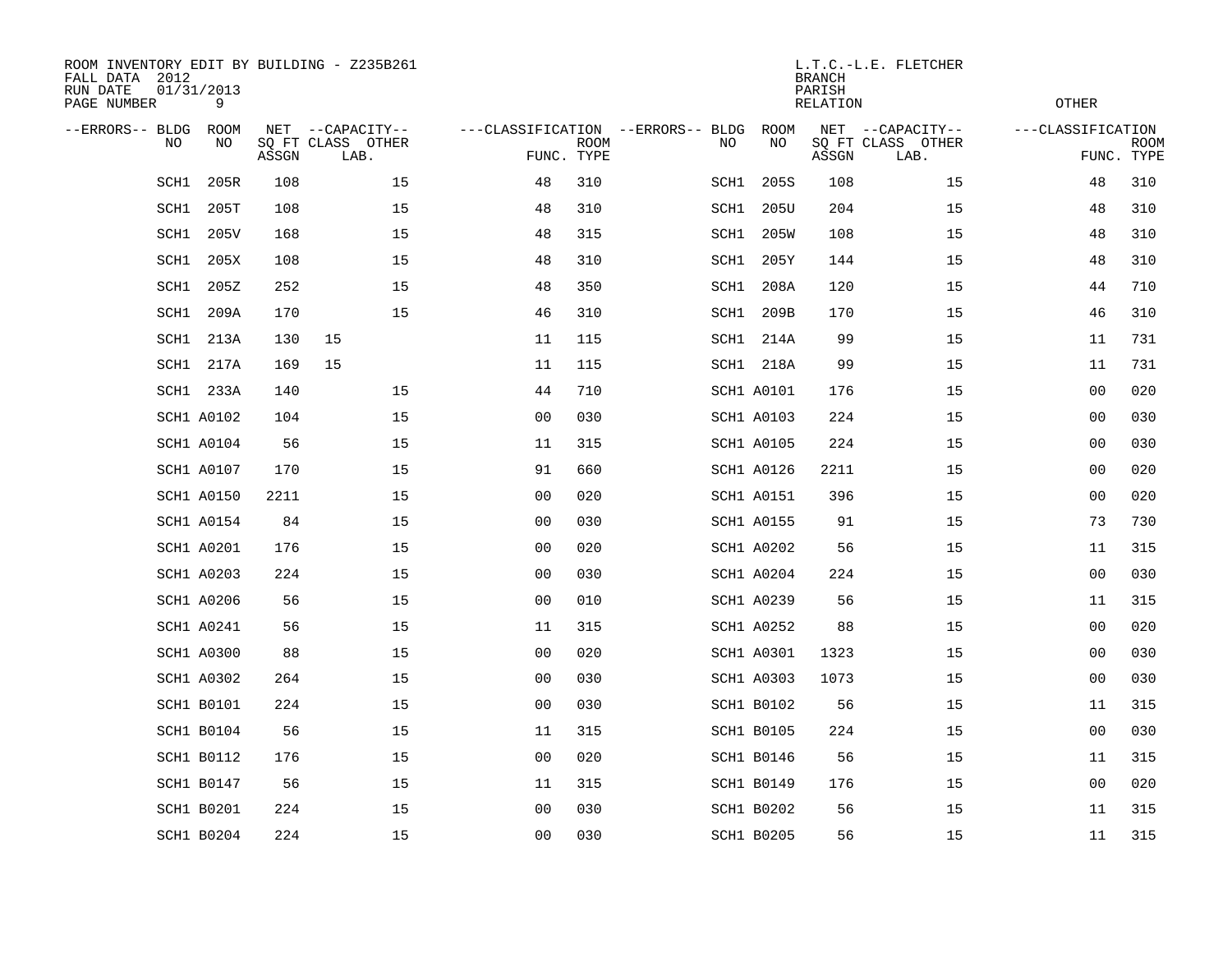| ROOM INVENTORY EDIT BY BUILDING - Z235B261<br>FALL DATA 2012<br>RUN DATE<br>PAGE NUMBER | 01/31/2013<br>10  |       |                                               |                                        |                           |    |                                                                      | <b>BRANCH</b><br>PARISH<br>RELATION | L.T.C.-L.E. FLETCHER                                                                                       |    | OTHER                                     |                           |
|-----------------------------------------------------------------------------------------|-------------------|-------|-----------------------------------------------|----------------------------------------|---------------------------|----|----------------------------------------------------------------------|-------------------------------------|------------------------------------------------------------------------------------------------------------|----|-------------------------------------------|---------------------------|
| --ERRORS-- BLDG ROOM<br>NO.                                                             | NO.               | ASSGN | NET --CAPACITY--<br>SO FT CLASS OTHER<br>LAB. | ---CLASSIFICATION --ERRORS-- BLDG ROOM | <b>ROOM</b><br>FUNC. TYPE | NO | NO                                                                   | ASSGN                               | NET --CAPACITY--<br>SO FT CLASS OTHER<br>LAB.                                                              |    | ---CLASSIFICATION                         | <b>ROOM</b><br>FUNC. TYPE |
|                                                                                         | SCH1 B0212        | 176   | 15                                            | 00                                     | 020                       |    | <b>SCH1 B0252</b>                                                    | 56                                  |                                                                                                            | 15 | 11                                        | 315                       |
|                                                                                         | <b>SCH1 B0254</b> | 56    | 15                                            | 11                                     | 315                       |    | <b>SCH1 B0259</b>                                                    | 176                                 |                                                                                                            | 15 | 00                                        | 020                       |
|                                                                                         | SCH1 C0100 13630  |       | 15                                            | 0 <sub>0</sub>                         | 020                       |    | SCH1 C0200 13630<br>TOTAL NUMBER CLASSROOMS<br>TOTAL NUMBER LABS 210 |                                     | TOTAL NET ASSIGN SQ. FT. IN ROOM FILE<br>TOTAL NUMBER COMPUTER CLASSROOMS<br>TOTAL NUMBER SPECIAL LABS 220 | 15 | 00 <sub>o</sub><br>60,093<br>24<br>4<br>3 | 020                       |
|                                                                                         | 0006 0247         | 828   | 50                                            | 11                                     | 110                       |    | 0006 0249                                                            | 864                                 | 45                                                                                                         |    | 11                                        | 110                       |
|                                                                                         | 0006 0252         | 828   | 35                                            | 11                                     | 110                       |    | TOTAL NUMBER CLASSROOMS<br>TOTAL NUMBER LABS 210                     |                                     | TOTAL NET ASSIGN SO. FT. IN ROOM FILE<br>TOTAL NUMBER COMPUTER CLASSROOMS<br>TOTAL NUMBER SPECIAL LABS 220 |    | 2,520<br>3                                |                           |
|                                                                                         | 0022 CS00S        | 806   | 20                                            | 11                                     | 210                       |    | 0022 0130                                                            | 806                                 | 20                                                                                                         |    | 11                                        | 210                       |
| 0022                                                                                    | 0133              | 806   | 20                                            | 11                                     | 210                       |    | 0022 0136                                                            | 806                                 | 16                                                                                                         |    | 11                                        | 210                       |
|                                                                                         | 0022 0150         | 770   | 51                                            | 11                                     | 110                       |    | 0022 0158                                                            |                                     | 780 149                                                                                                    |    | 11                                        | 110                       |
|                                                                                         | 0022 0177         | 884   | 22                                            | 71                                     | 110                       |    | TOTAL NUMBER CLASSROOMS<br>TOTAL NUMBER LABS 210                     |                                     | TOTAL NET ASSIGN SQ. FT. IN ROOM FILE<br>TOTAL NUMBER COMPUTER CLASSROOMS<br>TOTAL NUMBER SPECIAL LABS 220 |    | 5,658<br>3<br>4                           |                           |